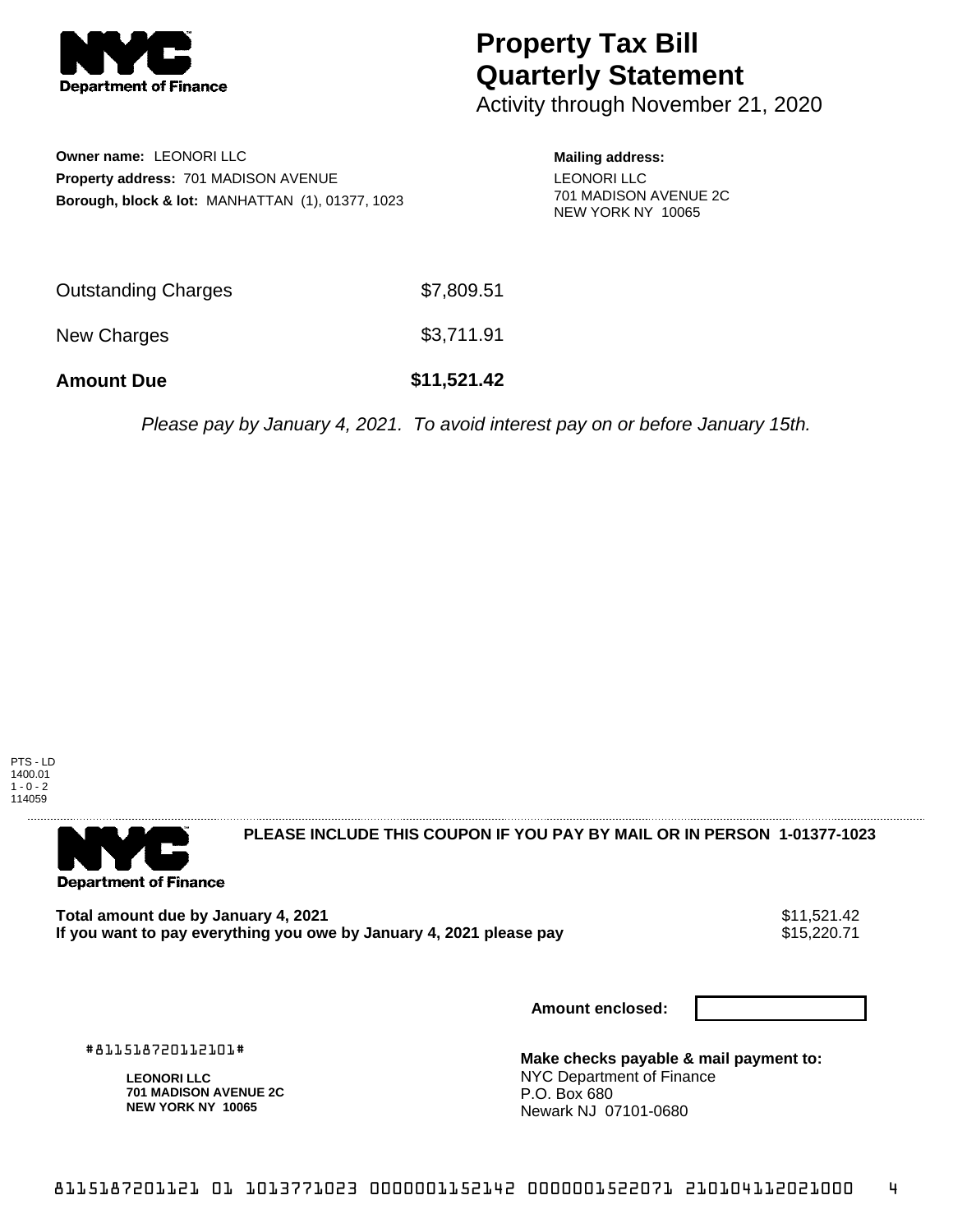

| <b>Billing Summary</b>                                                     | <b>Activity Date Due Date</b> | Amount       |
|----------------------------------------------------------------------------|-------------------------------|--------------|
| Outstanding charges including interest and payments                        |                               | \$7,809.51   |
| Finance-Property Tax                                                       | 01/01/2021                    | \$3,838.69   |
| <b>Adopted Tax Rate</b>                                                    |                               | $$-126.78$   |
| <b>Total amount due</b>                                                    |                               | \$11,521.42  |
| <b>Tax Year Charges Remaining</b>                                          | <b>Activity Date Due Date</b> | Amount       |
| <b>Finance-Property Tax</b>                                                | 04/01/2021                    | \$3,838.69   |
| <b>Adopted Tax Rate</b>                                                    |                               | $$-126.78$   |
| Total tax year charges remaining                                           |                               | \$3,711.91   |
| If you want to pay everything you owe by January 4, 2021 please pay        |                               | \$15,220.71  |
| If you pay everything you owe by January 4, 2021, you would save:          |                               | \$12.62      |
| How We Calculated Your Property Tax For July 1, 2020 Through June 30, 2021 |                               |              |
|                                                                            | Overall                       |              |
| Tax class 2 - Residential More Than 10 Units                               | <b>Tax Rate</b>               |              |
| Original tax rate billed                                                   | 12.4730%                      |              |
| New Tax rate                                                               | 12.2670%                      |              |
| <b>Estimated Market Value \$298,203</b>                                    |                               |              |
|                                                                            |                               | <b>Taxes</b> |
| <b>Billable Assessed Value</b>                                             | \$123,104                     |              |
| <b>Taxable Value</b>                                                       | \$123,104 x 12.2670%          |              |
| <b>Tax Before Abatements and STAR</b>                                      | \$15,101.20                   | \$15,101.20  |
| Annual property tax                                                        |                               | \$15,101.20  |
| Original property tax billed in June 2020                                  |                               | \$15,354.76  |
| <b>Change In Property Tax Bill Based On New Tax Rate</b>                   |                               | $$-253.56$   |

**NEW LAW:** To learn about Local Law 147, which requires residential buildings with three or more units to create a policy on smoking and share it with current and prospective tenants, visit www.nyc.gov/health/tobaccocontrol.

## **Home banking payment instructions:**

- 1. **Log** into your bank or online bill pay website.
- 2. **Add** the new payee: NYC DOF Property Tax. Enter your account number, which is your boro, block and lot, as it appears here: 1-01377-1023 . You may also need to enter the address for the Department of Finance. The address is P.O. Box 680, Newark NJ 07101-0680.
- 3. **Schedule** your online payment using your checking or savings account.

## **Did Your Mailing Address Change?** If so, please visit us at **nyc.gov/changemailingaddress** or call **311.**

When you provide a check as payment, you authorize us either to use information from your check to make a one-time electronic fund transfer from your account or to process the payment as a check transaction.